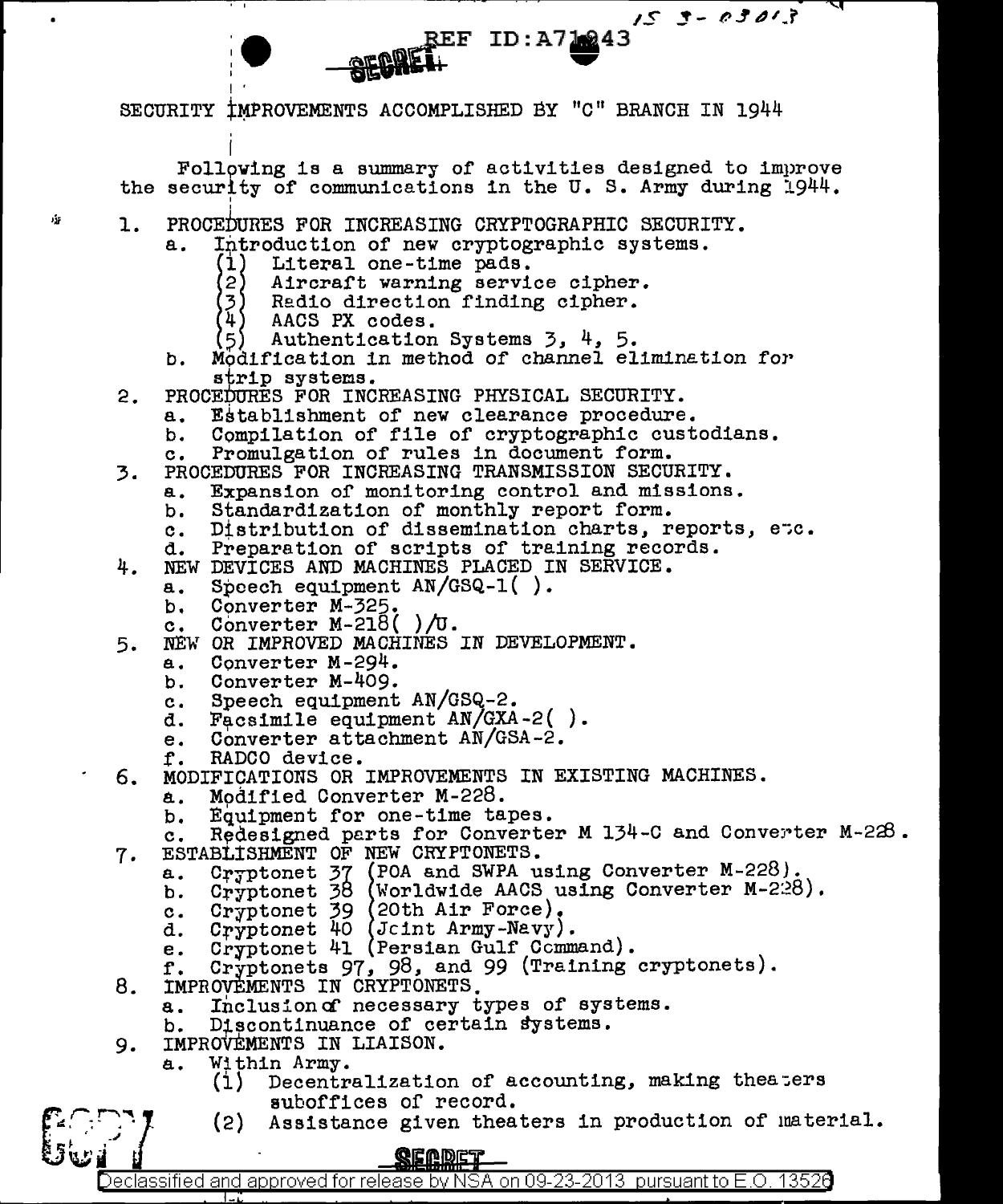**REF ID:A71943**  $R = \frac{1}{2}$  . And  $R = \frac{1}{2}$  ,  $R = \frac{1}{2}$  ,  $R = \frac{1}{2}$  ,  $R = \frac{1}{2}$  ,  $R = \frac{1}{2}$  ,  $R = \frac{1}{2}$  ,  $R = \frac{1}{2}$  ,  $R = \frac{1}{2}$  ,  $R = \frac{1}{2}$  ,  $R = \frac{1}{2}$  ,  $R = \frac{1}{2}$  ,  $R = \frac{1}{2}$  ,  $R = \frac{1}{2}$  ,  $R = \frac{1}{2}$  ,  $R = \frac{1$ 

b. With Navy.<br>(1) Exchange of holder lists.

<sup>i</sup>(2) Establishment of joint Army-Navy cryptonet. (3) Preparation of one-time tapes for Navy.<br>c. Combined operations.

- 
- - (1) Publication of combined documents.<br>(a) Field code.
		- (a) Field code.<br>(b) Instruction
		- Instructions for air-ground authentication<br>system.
	- i (2) Policy permitting use of Converter M-228.<br>IMPROVEMENTS IN OPERATIONAL PROCEDURES.
- 10.
	- a.' Utilization of "G" Branch facilities for producing<br>cryptographic material.<br>b. Formation of lay-out room for multilith stencils.
	- Formation of lay-out room for multilith stencils.
	- c. New checking procedures.

11. d. Addition of new equipment for printing of material. SECURITY STUDIES.<br>a. Determination

- Determination of security limits of cipher machines and devices.
- b. Analysis of traffic cryptographed in various systems to determine weaknesses.
- c. Transmission security analysis of tactical monitoring
- d. Study of procedure for reporting compromises and cryptographic violations.
- e. Study of call signs, system indicators, and internal references.
- f. Study of necessity for paraphrasing cryptographed messages which are also transmitted in plain 1.ext over classified circuits.
- 12 •. NEW *.OR* REVISED PUBLICATIONS.
	-
	- a. Systems instructions.<br>b. AG and SPSIC letters. AG and SPSIC letters.

• 1

 $\bullet$   $\bullet$   $\bullet$   $\bullet$   $\bullet$   $\bullet$   $\bullet$ 

I <u>. .</u>

- c. Monthly Informational Document.<br>d. Articles and posters in Agnal
- Articles and posters in : ignal Corps Technical Information Letter.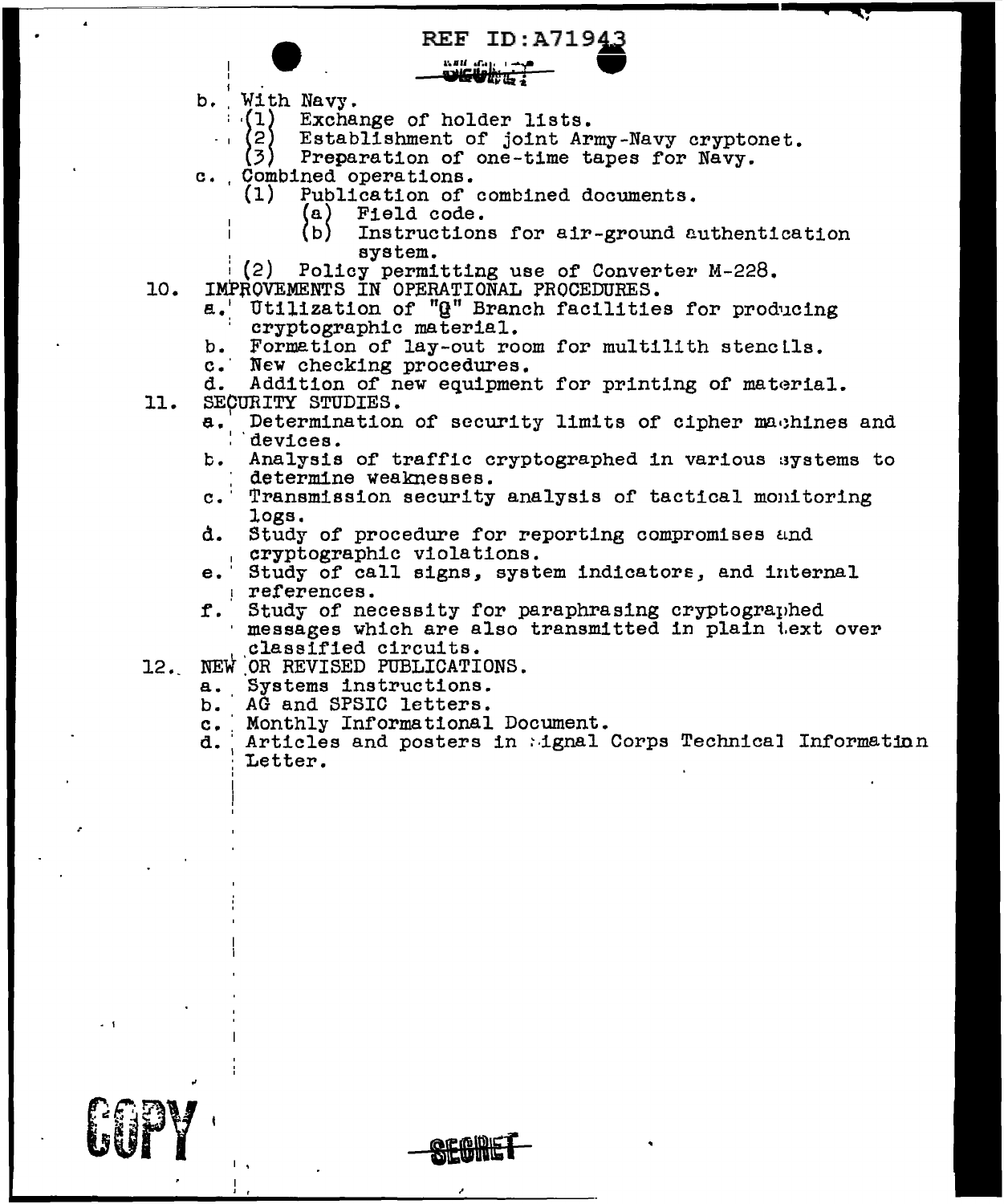REF.ID:A71043<br>
FEF.ID:A71043<br>
The following discussion amplifies certain points fou•d in the atove outline. Main paragraph headings below are numbered to conform to those of the outline.

1. PROCEDURES FOR INCREASING CRYPTOGRAPHIC SECURITY.

¦ I

I

a. a. Aircraft warning service cipher, radio direction finding cipher, and AACS PX codes were prepared for use by the Air Forces.

REF\_ID: A71243

b. Authorization was granted for three specific authentication b. Authorization was granted for three speesses for intra-Army and joint Army-Navy use.

c. The nev method of channel elimination for strip systems provides a high degree of security by requiring that bott the particular channels eliminated and the total number of channels eliminated will vary among messages enciphered on the same day.

2. PROCEDURES FOR INCREASING PHYSICAL SECURITY.

a. By means of an AG letter, procedure was established for a. By means of an AG letter, procedure was cstablished for the investigation and clearance of telephone company employees for duties in connection with automatic enciphering equipment.

b. A policy was instituted whereby rules governing physical security of certain cryptographic machines are to be incorporated in classified instruction documents.

3. PROCEDURES FOR INCREASING TRANSMISSION SECURITY.

a. Monitoring activity was increased to include Pecific Ocean Areas. European Theater of Operations, United Stctes Army Forces in the Middle Eust, and certain areas in and around the Mediterranean Theater. In Octocer 1944 direction communication channels were established with monitoring stations 1 (Vint Hill Farms, Warrenton, Va. ), 3 (Miami Beach, Fla.), 9 (Bellrore, L.I.), and  $10$  (Reseda,  $0.1.$ ).

b. A standardized monthly report form (covering violations of transmission security, remedial action taken, monitoring missions assigned, etc.) was adopted.

c. Charts showing specific violations of radio transmission security, as found by analysis of monitoring logs, were distributed to.violating units.

d. Scripts dramatizing actual violations of transmission security were prepared for reproduction as training recordings.

4. NEW DEVICES AND MACHINES PLACED IN SERVICE.

a. The speech equipment, AN/GSQ-1( *),* was received from the manufacturers and distributed to several theaters. The equipment utilizes code cards, each of which provides security for 15 minutes.

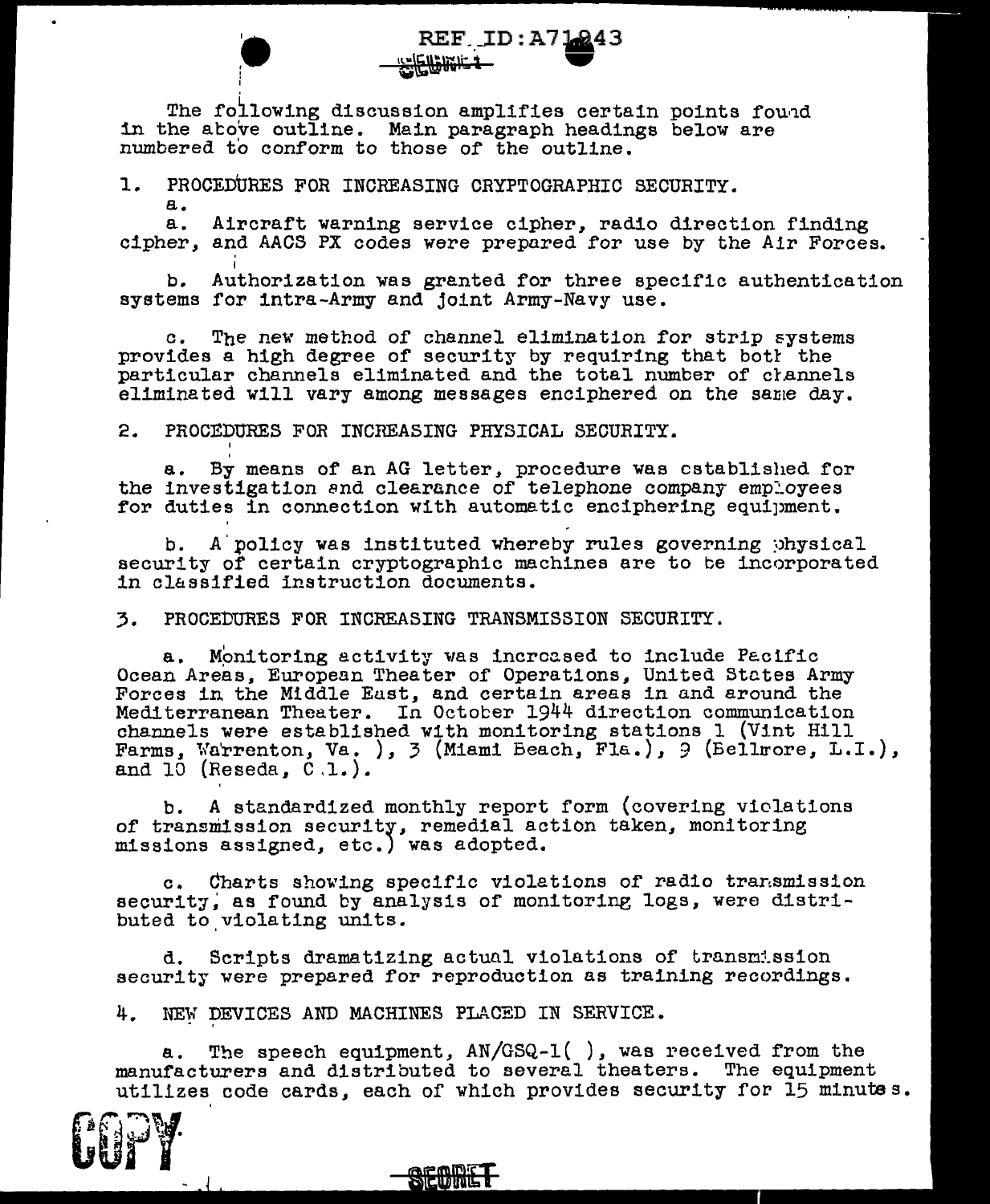$\mathbb{R}^n$ b. The Converter M-325 was received from the manufacturer b. The Converter M-325 was received from the manufactural distributed for trial use in certain areas. It is a hand-operated electromechanical device using a reversing rotor and three stepping rotors from a set of nine rotors (a set consists of one reversing rotor and eight stepping rotors). The rotors are so designed that their wiring may be changed at will.

REF ID: A71943

**CEQUE LA CONTECTIVATION** 

c. The Converter M-218( )/U was placed in service at the State Department. It utilizes a special rotor basket and plug board rotor, and provides semiautomatic operation er rotographically equal to Converter M-325.

5. NEW OR IMPROVED MACHINES IN DEVELOPMENT.

• 1

SEGMET

I;, • ':.\_\_;)

a. Converter M-294, which uses a new type of rotor and rotor basket, was received from the manufacturers.

b. Converter M--409 was developed, and will probably be available for service tests sometime in 1945. It is an electromechanical machine utilizing the same cryptographic principles as the Converter M-325, but is keyboard operated and tape printing.

c. Most of the development of speech equipment AN/GSQ-2 was accomplishedj the equipment will be service tested in 1945.

d. Facsimile equipment  $AN/GXQ-2($  ) was developed, and will be ready for use in trial installations in 1945.

e. Converter attachment AN/GSA-2 (Auto Converter M-J34-C) was tested, and additional units will probably be procured in 1945.

f. The RADCO device, an improved version of SLIDEX, was issued for limited field tests.

I 6. MODIFICATIONS OR IMPROVEMENTS IN EXISTING MACHINES.

a. Modified Converter M-228 was developed; it is provided with a rotor stepping arrangement different from that of the standard converter. When used according to a special procedure, the Modified Converter afford non-repeating key operation, and is secure enough for radio transmission of TOP SECRET messages.

b. The new one-time tape system involves an improvement over the old system which used the 131-B-2 subset. a receiving transmitter distributor, and one form or another of teletype equipment. By modifying a receiving transmitter distributor  $(14AB)$  instead of the 131-B-2 subset, the same results were accomplished, thus leaving the subset standard. Closely connected to this improvement is the Universal Connection Block, by means of which it is possible to install both a Converter M-228 and one receiving transmitter distributor for one-time tape operation  $\sqrt{2m}$  a 131-B-2 subset.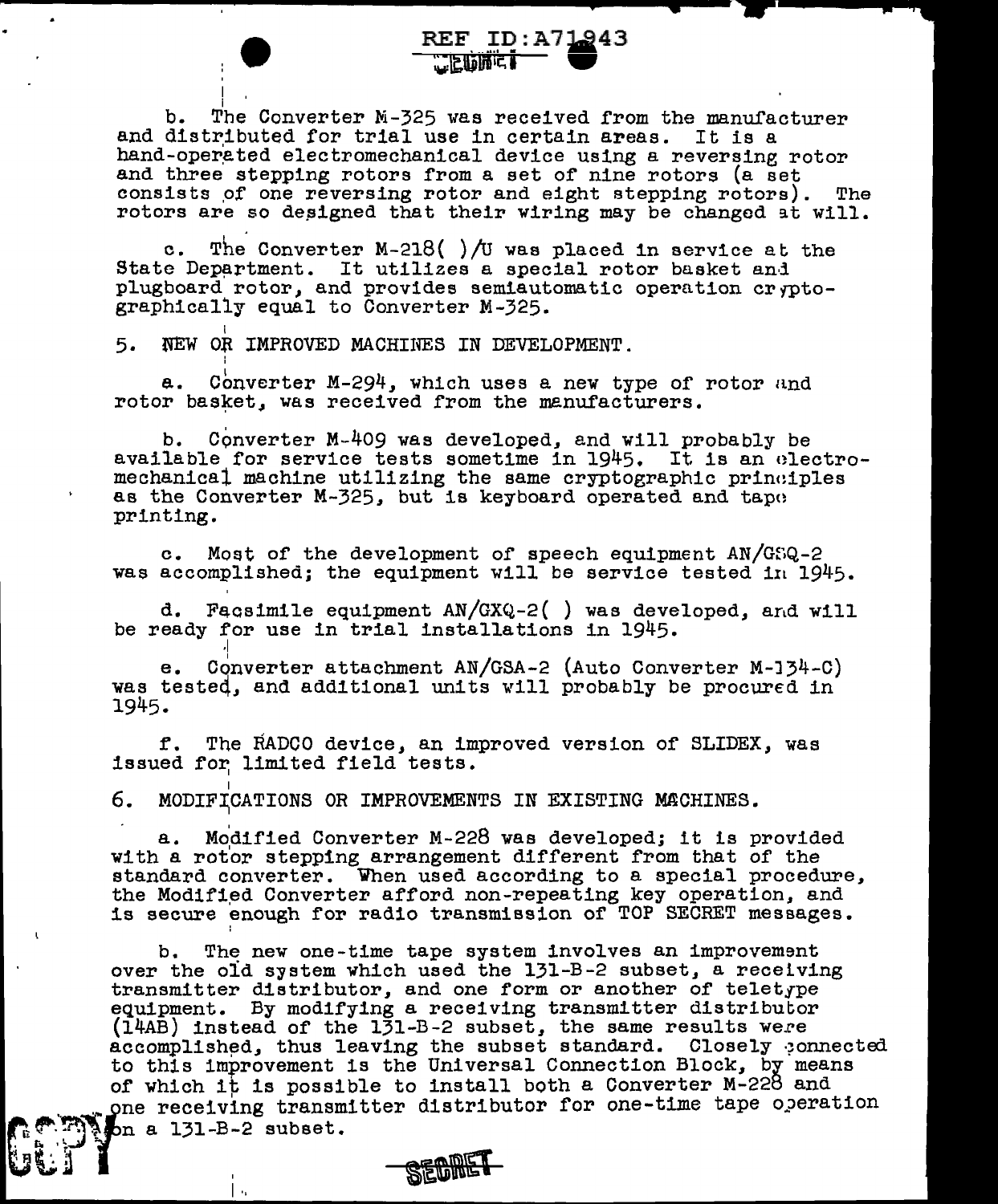

·-

7. ESTABLISHMENT OF NEW CRYPTONETS.

I '

I

' I

a. Cryptonets incorporating Converter M-228 systems were established as, for example, Cryptonet 38, which is for use in the transmission of weather, flight operational, and administrative traffic.

b. Cryptonet 41 was the first to include Converter M-325.

*c.* Three training cryptonets were made up for communication between Fort Monmouth and Camp Crowder.

8. IMPROVEMENTS IN CRYPTONETS.

a. The scope of existing and newly created cryptonets was enlarged to include all necessary types of cryptographic systems. For example, Cryptonet 21 was revised to include one-time tape,<br>Converter M-134-C, strip, and Converter M-209 systems; and plans<br>were made for a new cryptonet for Military Attaches and Military Intelligence Liaison Officers to include one-time pad, onet-time tape, strip, Convater M-325, and double transposition syatems.

b. The over-all picture of cryptographic systems used in cryptonets has been clarified by the trend toward eliminntion of systems which were unnecessary, were little used, or could be combined with other existing systems; for example, the emergency double transposition systems which had been provided for the world-wide high command cryptonets were eliminated.

9. IMPROVEMENTS IN LIAISON.

'

UVI

In order to give greater assistance to the theaters, the production of AFCODE, a radiotelephone code developed in AFHQ, and the increased production of Converter M-209 were undertaken.

b. Because of the nature of certain CCB publications,<br>the burden of publication is thrown on the individual services; in this there has been complete cooperation among the services concerned.'

c. Permission was granted the British to use Converter M-228 c. Permission was granted the British to use Converter M<br>in combined operations, provided that all maintenance is performed by U. S. Army personnel.

10. IMPROVEMENTS IN OPERATIONAL PROCEDURES.

I

a. Stencils are now cut by Electromatic typewriters in "G" Branch.

b. New "checking boxes" for use in checking stencils were instituted; use of these boxes has rexulted in greater accuracy.

s f - fia**n A**dl c. The electromechanical counterpart of Converter M-325 used to a limited extent instead of Converter M-325 itself making 26-30 and circuit checks.

<u>SECDE</u>